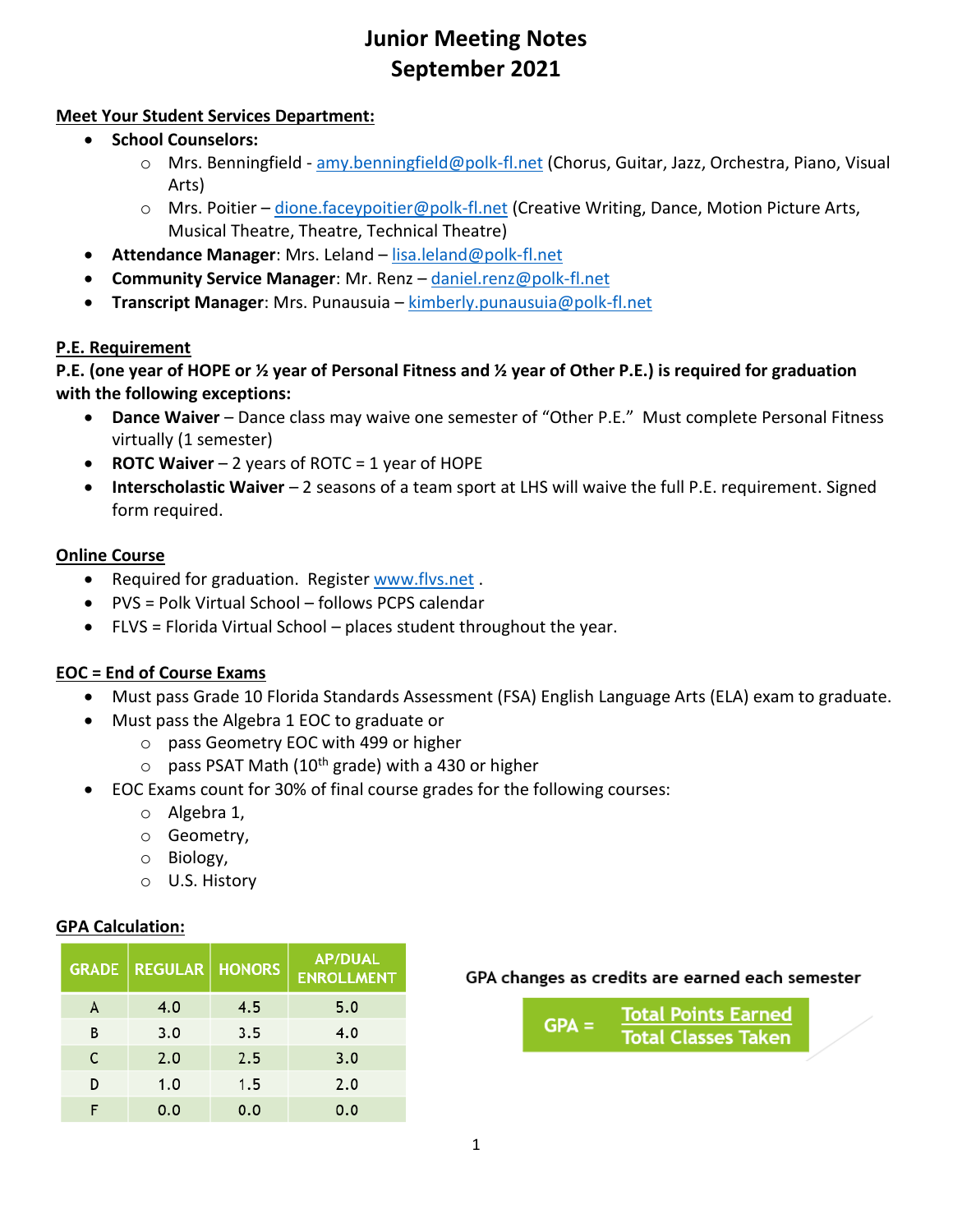# **Junior Meeting Notes September 2021**

## **Grade Promotion Requirements**

- To move from 9<sup>th</sup> grade to 10<sup>th</sup> grade complete 5 credits and one year of high school
- To move from  $10^{th}$  to  $11^{th}$  grade complete 11 credits and two years of high school
- To move from  $11<sup>th</sup>$  to  $12<sup>th</sup>$  grade complete 17 credits and three years of high school
- To graduate from Harrison with a Harrison diploma earn 28 credits, 7 credits each year for 4 years. Must pass ALL Harrison department courses

#### **Report Cards**

- **Interims**  distributed half-way through the nine weeks grading period (quarter)
- **Report Cards** show your grades for the 9-week period (quarter). There are four 9-week periods (quarters) each school year.
- **Semester Grades**
	- $\circ$  semester 1 grade is average of your first and second 9-week grade (quarters 1 & 2)
	- o semester 2 grade is average of your third and fourth 9-week grade (quarters 3 & 4)
	- $\circ$  Semester grades post to your transcript and are calculated into your GPA.
	- o Your GPA will change each **semester**.

#### **Additional Harrison Requirements:**

- Maintain a weighted 2.3 GPA. Students with GPAs below a 2.3 GPA are placed on academic probation.
- Must complete 10 arts-based credits in your department to graduate with the Harrison diploma.
- Recommend taking appropriate but rigorous courses for university admission
- Strongly recommend taking at least 2 years of world language which is required for university admission and Bright Futures Scholarship

#### **Dual Enrollment**

- Must have 6 core credits to be approved
- Must have 3.0 UNWEIGHTED GPA
- Recommend completing English 2, Algebra 2, Biology and Chemistry before pursuing dual enrollment English, Math or Science Courses.
- Take up to three dual enrollment classes per semester in addition to Harrison and LHS classes
- Full-time early admission is not available for Harrison students

#### **Bright Futures**

- Florida Academic Scholar (FAS): GPA 3.5, ACT 29 OR SAT 1330, 100 Community Service Hours
- Florida Medallion Scholar (FMS): GPA 3.0, ACT 25 OR SAT 1210, 75 Community Service Hours

## **Study Skills and Organization**

- **Study Skills** Write down your assignments and take notes in class. Summarize what you have learned in class each day. Talk out loud about what you have learned. Think about what you have learned and try to apply it to prior learning and life experiences. Review the notes you took daily. Make flash cards to help recall lessons learned.
- **Organization** Study for test first and then tackle most challenging homework. Use agenda and binders. Do all assignments! Don't wait until the last minute. Check over your work. Pay very careful attention to directions.